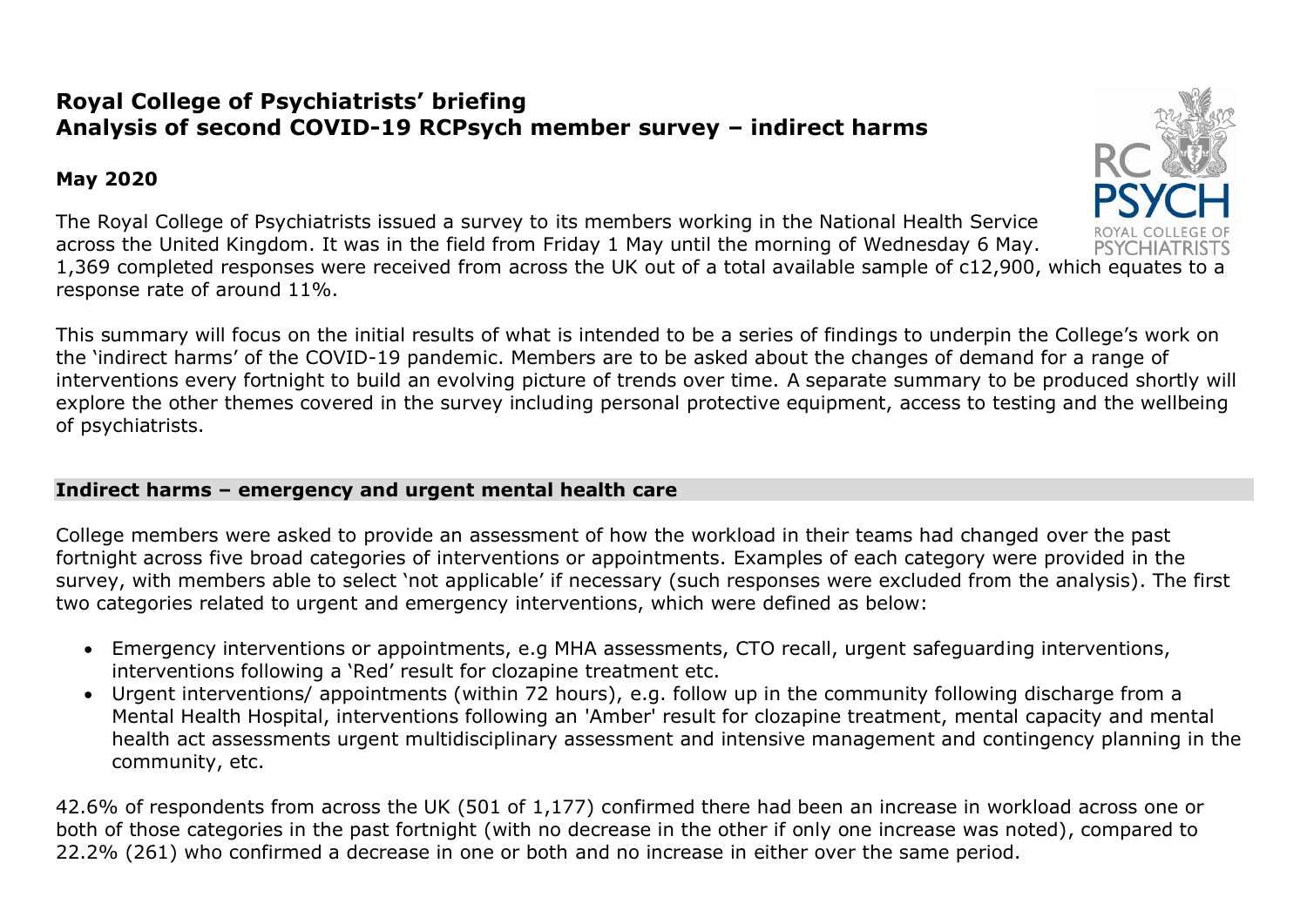Overall, across all UK respondents that provided a definitive response on emergency interventions, 30.5% confirmed there had been an increase in activity. Across the nations and RCPsych regions in England, the percentages confirming an increase ranged from 13.2% in Wales to 36.4% in the North West of England. The latter also saw however the highest percentage of respondents reporting a decrease (33.3%) illustrating a very mixed pattern of demand in that area. 30.2% of respondents in Wales reported a decrease in emergency activity, the nation with the largest proportion of such responses.

The full responses are illustrated in Chart 1.

### **Chart 1 – In the past two weeks, how has the workload in your team changed for emergency interventions or appointments? All definitive responses from across the UK and each of the RCPsych regions, 1-6 May 2020**

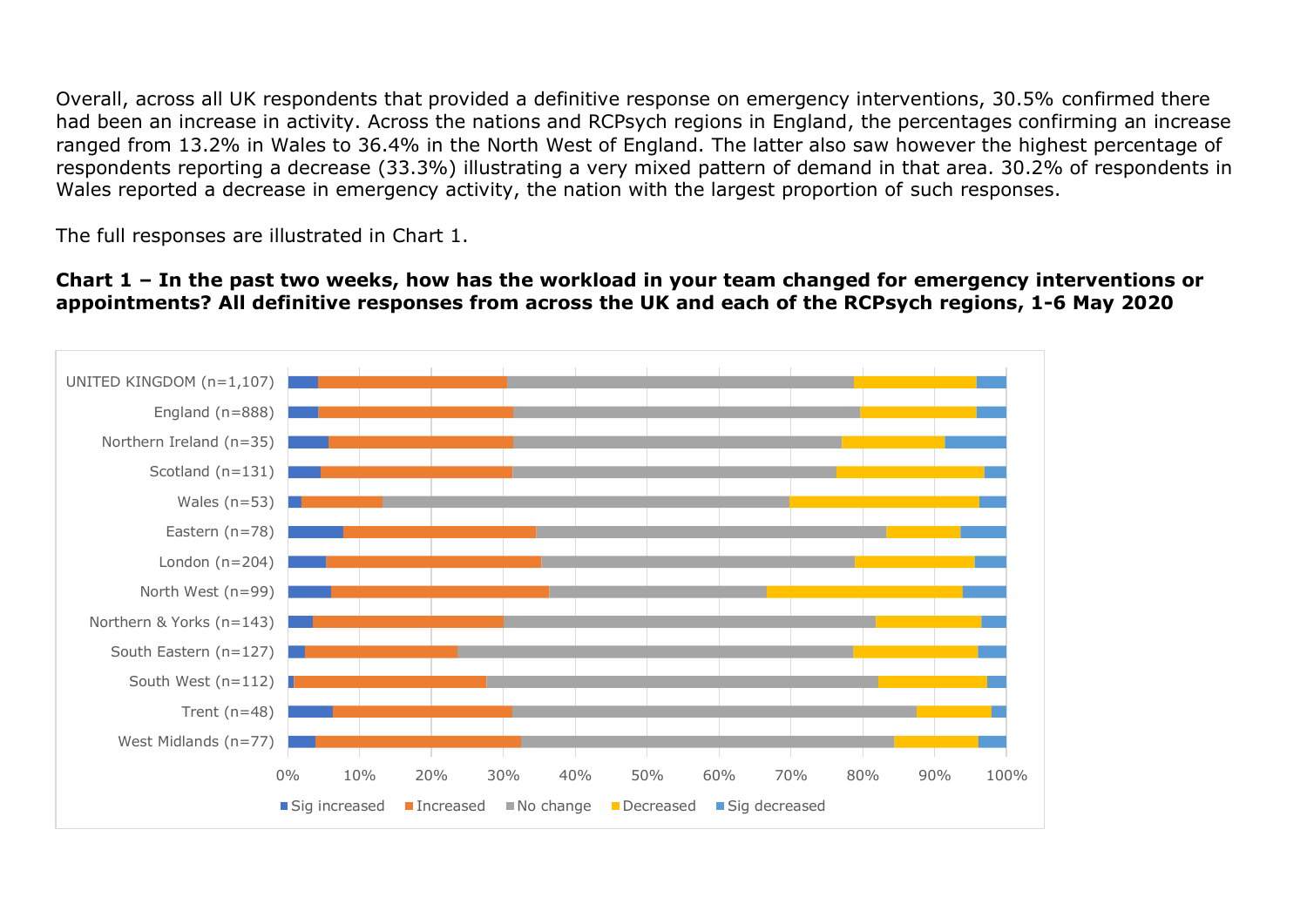Meanwhile for urgent interventions or appointments, 40.8% (427 of 1,047) of members across the UK confirmed an increase in this workload over the past two weeks. The highest percentages of such responses were seen in Northern Ireland (50.0%, 18 of 36) and London (46.0%, 87 of 189). 18.9% (198) reported a decrease, with Wales once again showing the largest percentage of responses in this group, at 32.0% (16 of 50) followed by the North West of England (25.9%, 22 of 85).

The full set of responses is shown in Chart 2 below.

#### **Chart 2 – In the past two weeks, how has the workload in your team changed for urgent interventions or appointments? All definitive responses from across the UK and each of the RCPsych regions, 1-6 May 2020**

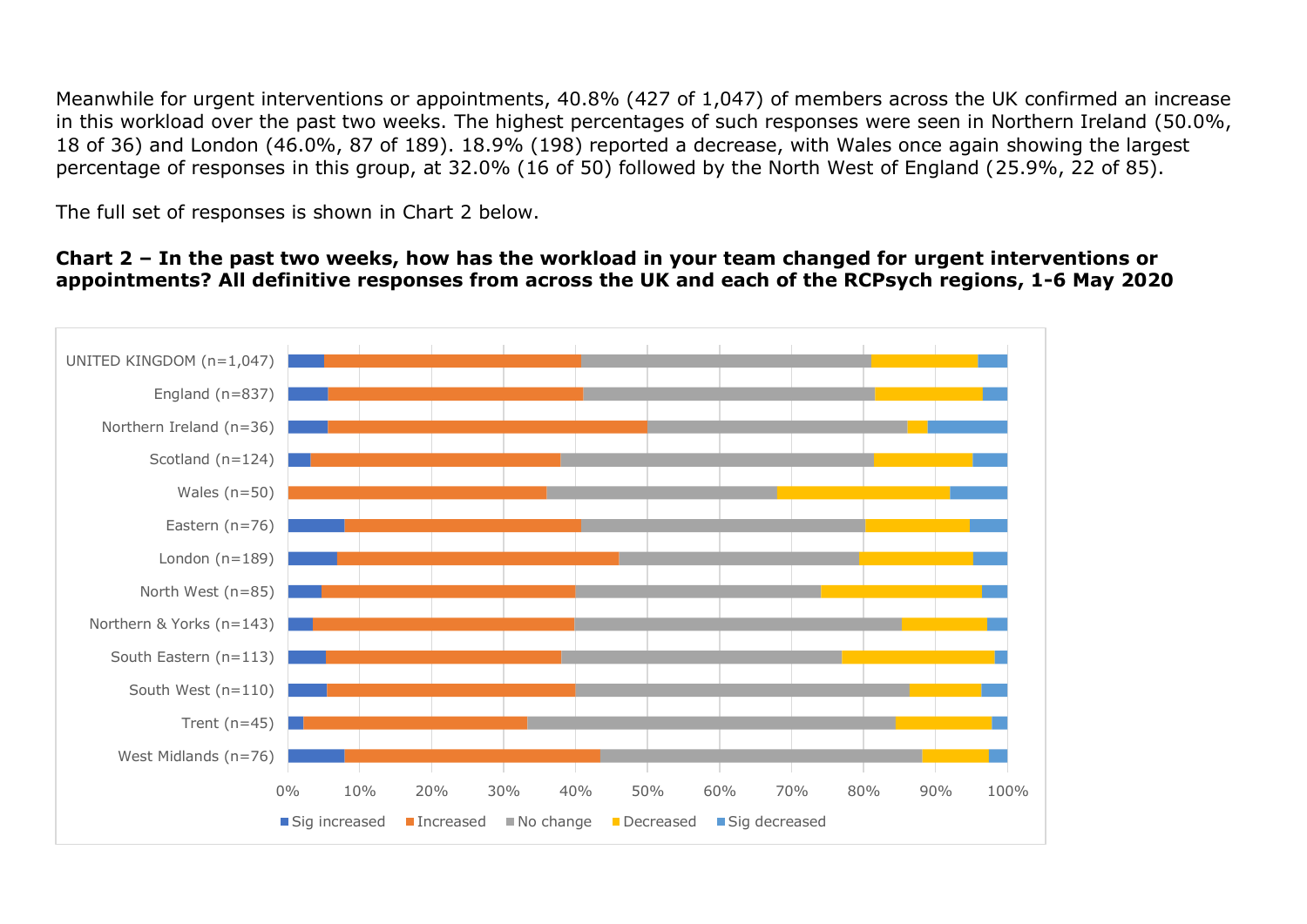### **Indirect harms – routine mental health care**

The remaining three categories of appointments and interventions covered in the survey are listed below:

- Appointments/ interventions usually conducted within 4 weeks, e.g. titration of psychiatric medications in the community, care co-ordinator interventions in the community, psychological interventions for mental illness in the community for secondary care, referral to psychological therapies etc.
- Appointments/ interventions usually conducted within 3 months, e.g. routine psychiatric referrals that are currently being triaged for a need for face to face assessment, review of lithium level and treatment, delivery of depot antipsychotic treatments and long acting injection treatments, etc.
- Appointments/ interventions usually conducted after 3 months, e.g. Care Programme Approach review, annual physical health check, neurodevelopmental assessments and diagnoses, employment advice and intervention, transfer of care from another Mental Health Service, preconception advice for women on psychotropic medication and a diagnosis of severe and enduring mental illness, etc.

It is within these categories where psychiatrists in greater numbers report decreases in workload over the past fortnight and raises concerns about future demand for services once referrals return to pre-COVID levels again.

In relation to appointments and interventions that are normally conducted within a four-week window, 38.6% of members (393 of 1,019) from across the UK confirmed that workload had decreased in the previous two weeks, compared to 22.5% (229) who reported an increase.

Wales was the only nation or region with a majority reporting a decline (53.9% or 28 of 52), although the South Eastern region of England (48.2% or 53 of 110) and Scotland (47.6% or 60 of 126) were close behind. Meanwhile the highest percentage of respondents reporting increases in workload for such interventions were seen in Northern Ireland (31.3% or 10 of 32) and the West Midlands (29.9% or 23 of 77).

The full range of responses on appointments and interventions normally undertaken within four week is shown in Chart 3 overleaf.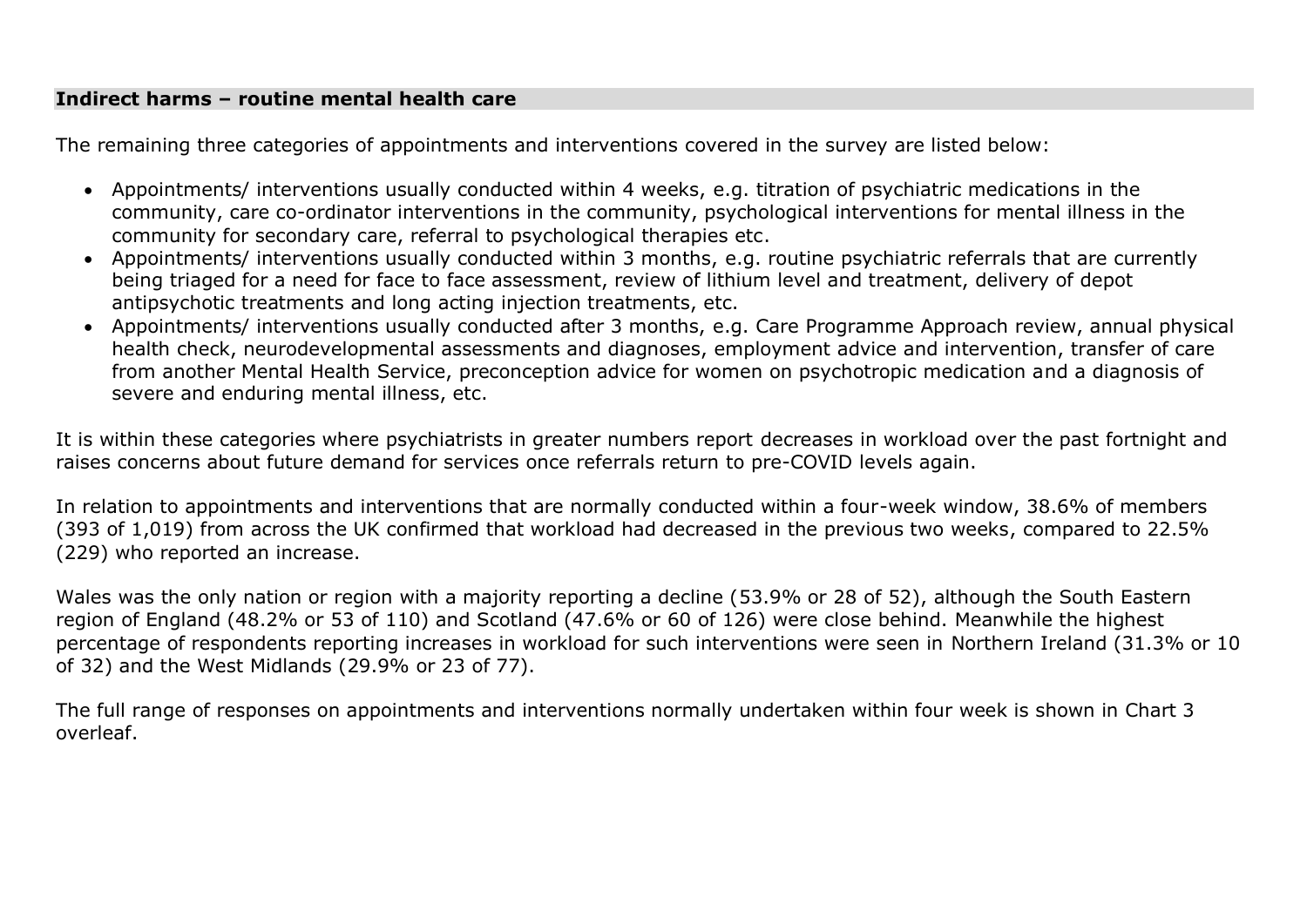#### **Chart 3 – In the past two weeks, how has the workload in your team changed for appointments/interventions usually conducted within 4 weeks? All definitive responses from across the UK and each of the RCPsych regions, 1-6 May 2020**



The picture gets starker when considering the results for appointments and interventions normally conducted within a threemonth window. 42.0% (404 of 963) of members that work in the relevant service areas for such cases have reported a decrease in workload over the past fortnight, including 15.0% that confirmed a 'significant decrease' (144). This compares to a mere 12.6% that report an increase over the same period (121 of 963).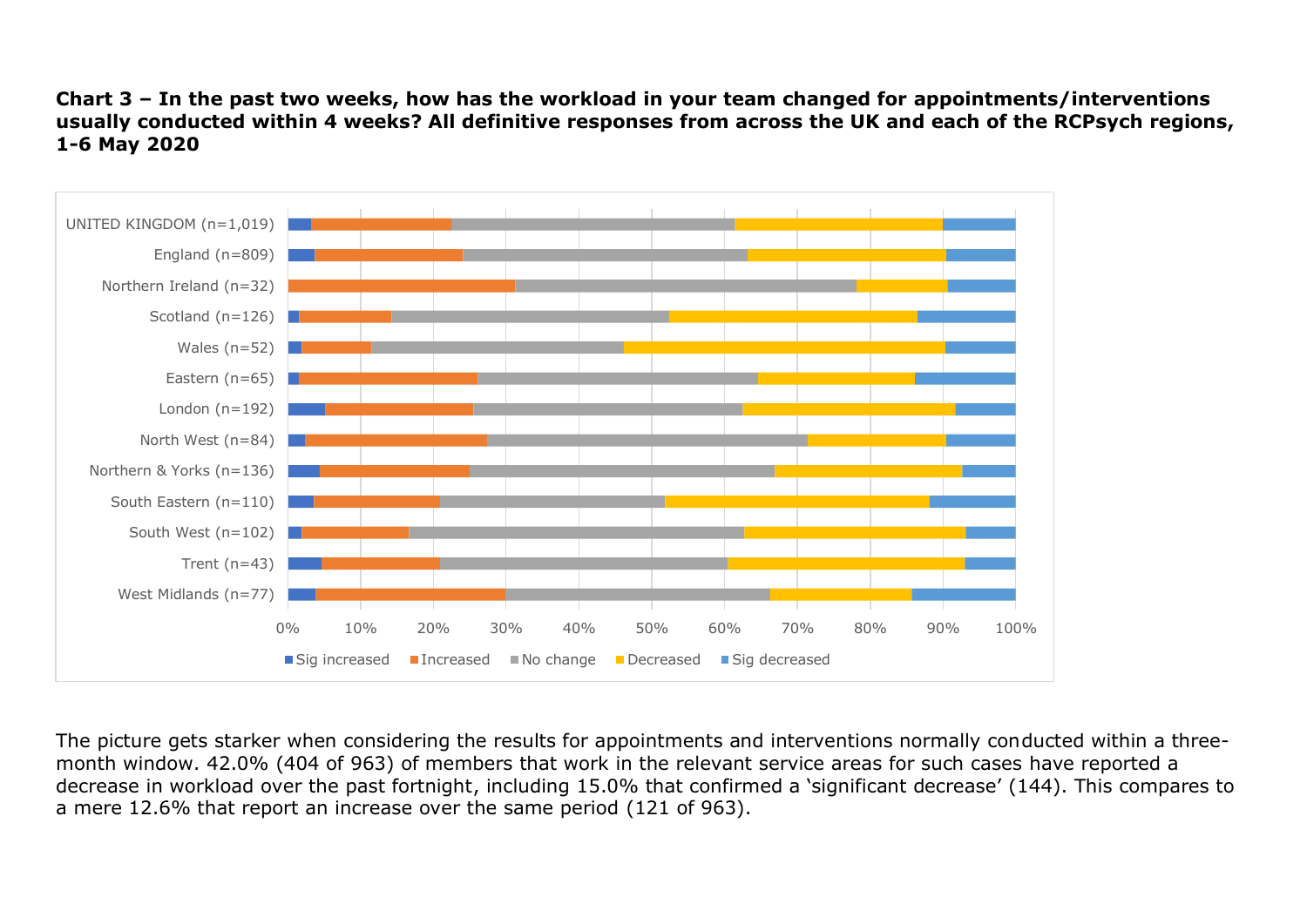Wales was the only nation or region that didn't have at least one in ten respondents reporting a 'significant decrease' for this category. In Scotland however, 60.7% (71 of 117) of respondents confirmed a decrease (including 26.5% reporting a 'significant decrease). Northern Ireland (48.4% or 15 of 31) and the Trent region in England (43.9% of 18 of 41) had the next two highest percentages of decrease or significant decrease responses combined.

The West Midlands appears to be the only region or nation across the UK with a broadly stable picture of demand for such interventions at present, with 23.3% reporting an increase (17 of 73) and 26.0% reporting a decrease (19 of 73). Chart 4 below shows the full range of responses UK-wide.

#### **Chart 4 – In the past two weeks, how has the workload in your team changed for appointments/interventions usually conducted within 3 months? All definitive responses from across the UK and each of the RCPsych regions, 1-6 May 2020**